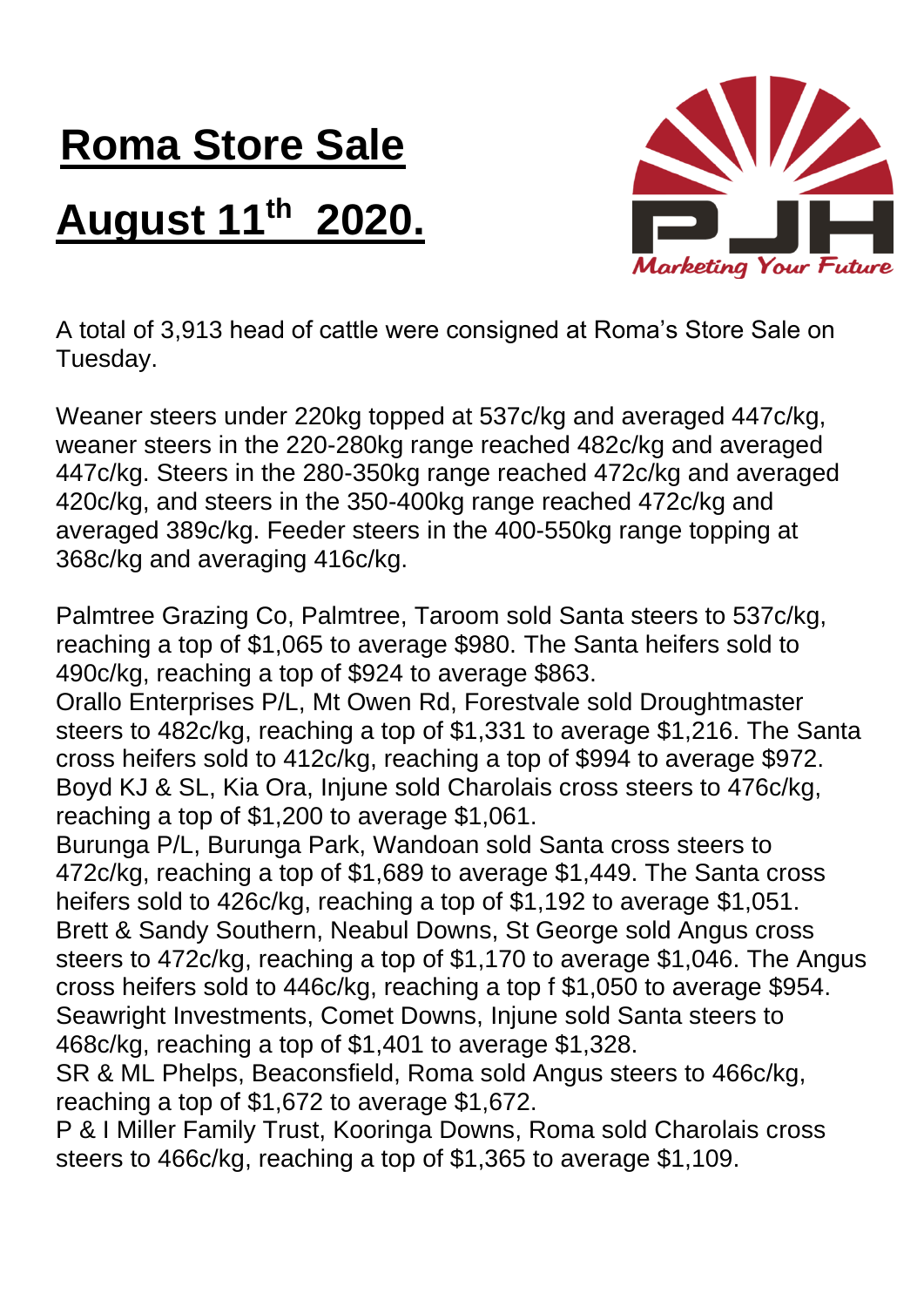JP & KA Pearson, Roselea, Roma sold Santa steers to 464c/kg, reaching a top of \$1,374 to average \$1,249.

AW & E Forster, Belfield Station, Winton sold Charbray steers to 460c/kg, reaching a top of \$1,611 to average \$1,380. The Charbray heifers sold to 406c/kg, reaching a top of \$1,306 to average \$1,110.

LJ & MT Ridge, Les Mar, Roma sold Angus steers to 460c/kg, reaching a top of \$1,042 to average \$1,042. The Angus heifers sold to 426c/kg, reaching a top of \$953 to average \$953.

AJ & MH Seaby, Emoh Ruo, Roma sold Angus cross steers to 452c/kg, reaching a top of \$1,117 to average \$1,117. The Simmental cross heifers sold to 406c/kg, reaching a top of \$1,019 to average \$1,019.

EJ & CF Rolfe, Marie Downs, Roma sold Charolais cross steers to 426c/kg, reaching a top of \$1,531 to average \$1,482. The Charolais cross heifers sold to 394c/kg, reaching a top of \$1,468 to average \$1,357.

WD & JE Purcell, Bridgeman Downs, Roma sold Angus cross steers to 424c/kg, reaching a top of \$1,378 to average \$1,378.

Tony Purcell, Chain of Holes, Mitchell sold Angus cross steers to 407c/kg, reaching a top of \$1,506 to average \$1,492.

G Wilson, Killoran, Injune sold Charolais cross steers to 404c/kg, reaching a top of \$1,597 to average \$1,443.

Dart Pastoral Co, Bannockburn Station, Torrens Creek sold Charolais cross steers to 400c/kg, reaching a top of \$1,460 to average \$1,426. CF & D Walsh, Townsend, Roma sold Santa cross steers to 390c/kg, reaching a top of \$1,662 to average \$1,573.

Noogilla Cattle Co, Woodlands, Mitchell sold Simmental cross steers to 382c/kg, reaching a top of \$1,759 to average \$1,674.

Heifers under 220kg topped at 490c/kg and averaged 377c/kg, while heifers in the 220-280kg range topped at 444c/kg and averaged 383c/kg. Heifers in the 280-350kg range topped at 398c/kg, averaging 354c/kg. Heifers in the 350-450kg range topped at 400c/kg, averaging 347c/kg.

Cooper McFadzen, Bundilla, Injune sold Angus heifers to 416c/kg, reaching a top of \$1,059 to average \$1,059.

Bruce Smith sold Angus cross heifers to 400c/kg, reaching a top of \$1,796 to average \$1,578.

RBE & EN Cloherty, Reben Downs, Injune sold Santa heifers to 396c/kg, reaching a top of \$1,122 to average \$1,122.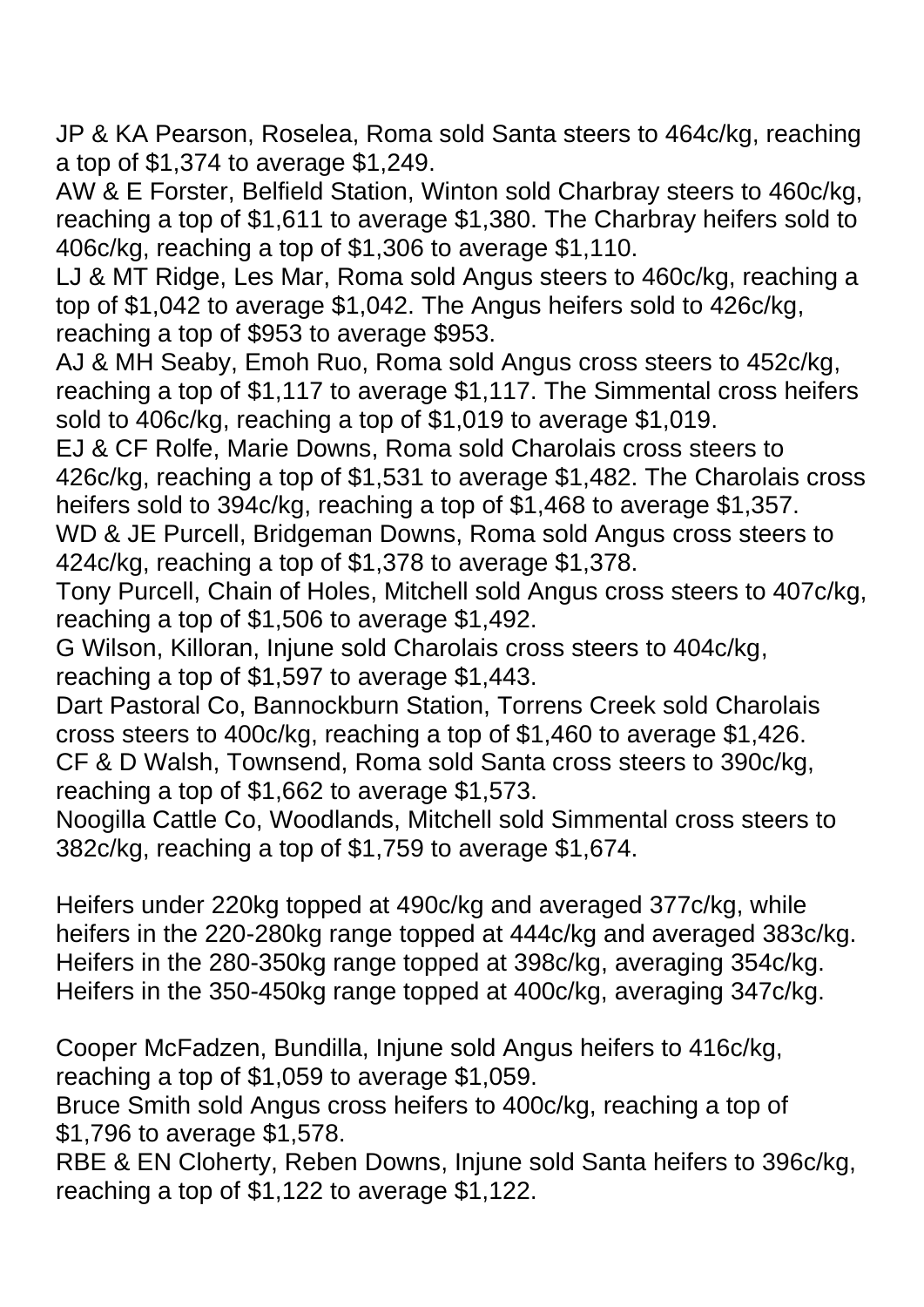WH & M Robertson, Cloncurry Common, Cloncurry sold Charbray heifers to 384c/kg, reaching a top of \$1,402 to average \$1,165. Moonya Agriculture Pty Ltd, Moonya LN, Roma sold Santa cross heifers to 370c/kg, reaching a top of \$1,460 to average \$1,429.

DT & KA York Family Trust, Wattle Park, Wallumbilla sold Simbrah cross heifers to 329c/kg, reaching a top of \$1,835 to average \$1,835.

Cows in the 300-400kg range reached 278c/kg and averaged 246c/kg, while cows in the 400kg-500kg range reached 320c/kg and averaged 274c/kg. Cows over 500kg topped at 304c/kg, averaging 286c/kg.

Torres Park Grazing Co, Torres Park, Augathella sold Santa cows to 301c/kg, reaching a top of \$1,976 to average \$1,768.

Argylla Mountains Pastoral, Glencoe, Mount Isa sold Brangus mickey bulls to 378c/kg, reaching a top of \$1,213 to average \$1,082.